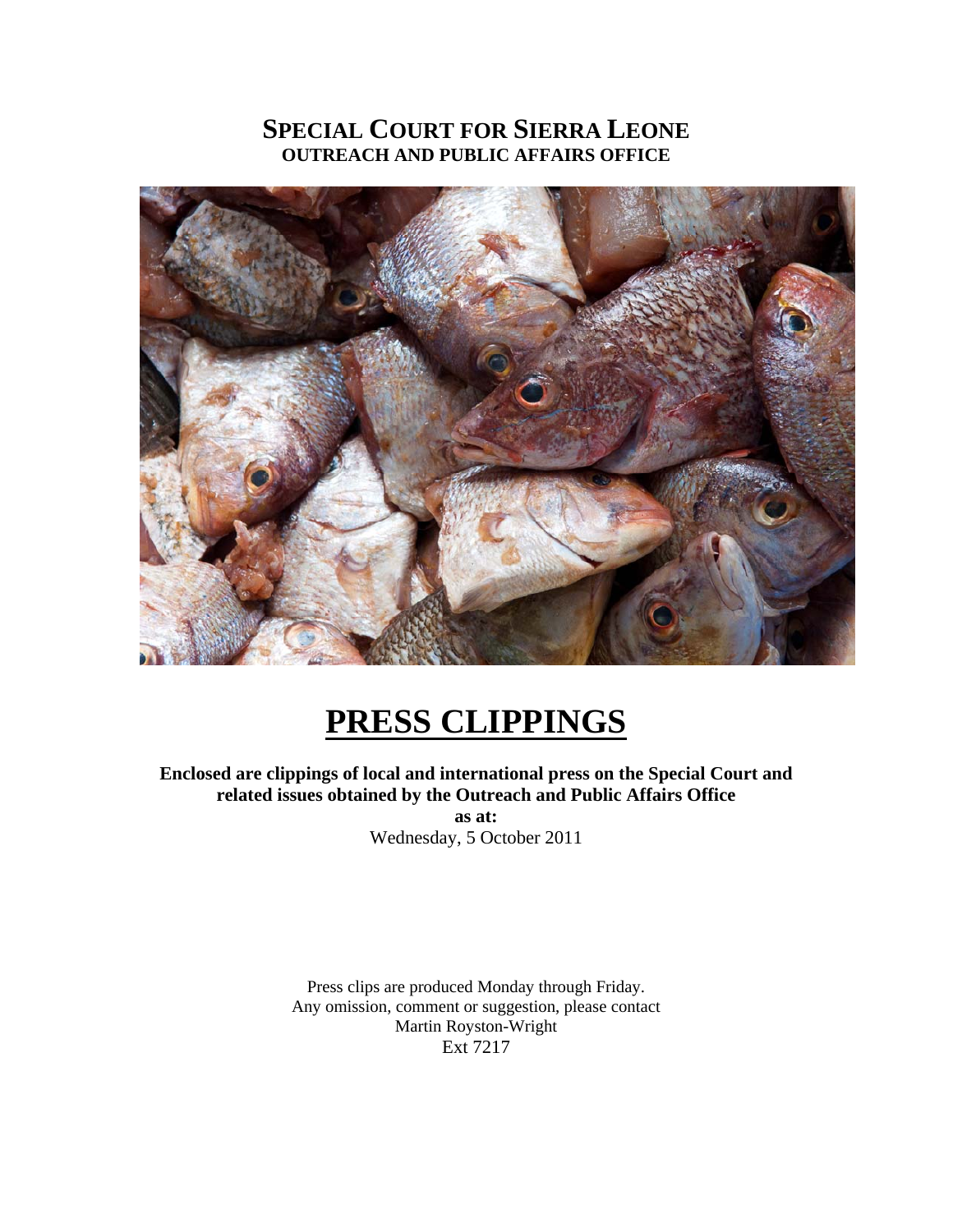| <b>Local News</b>                                                                                                                   |                     |
|-------------------------------------------------------------------------------------------------------------------------------------|---------------------|
| War Wounded Amputees Condition Deteriorates / Awoko                                                                                 | Page 3              |
| <b>International News</b>                                                                                                           |                     |
| REDRESS advocates for survivors at the ICC / Redress<br>Rwanda offers to host trial of former Chadian leader Habre / African Review | Page 4<br>Pages 5-6 |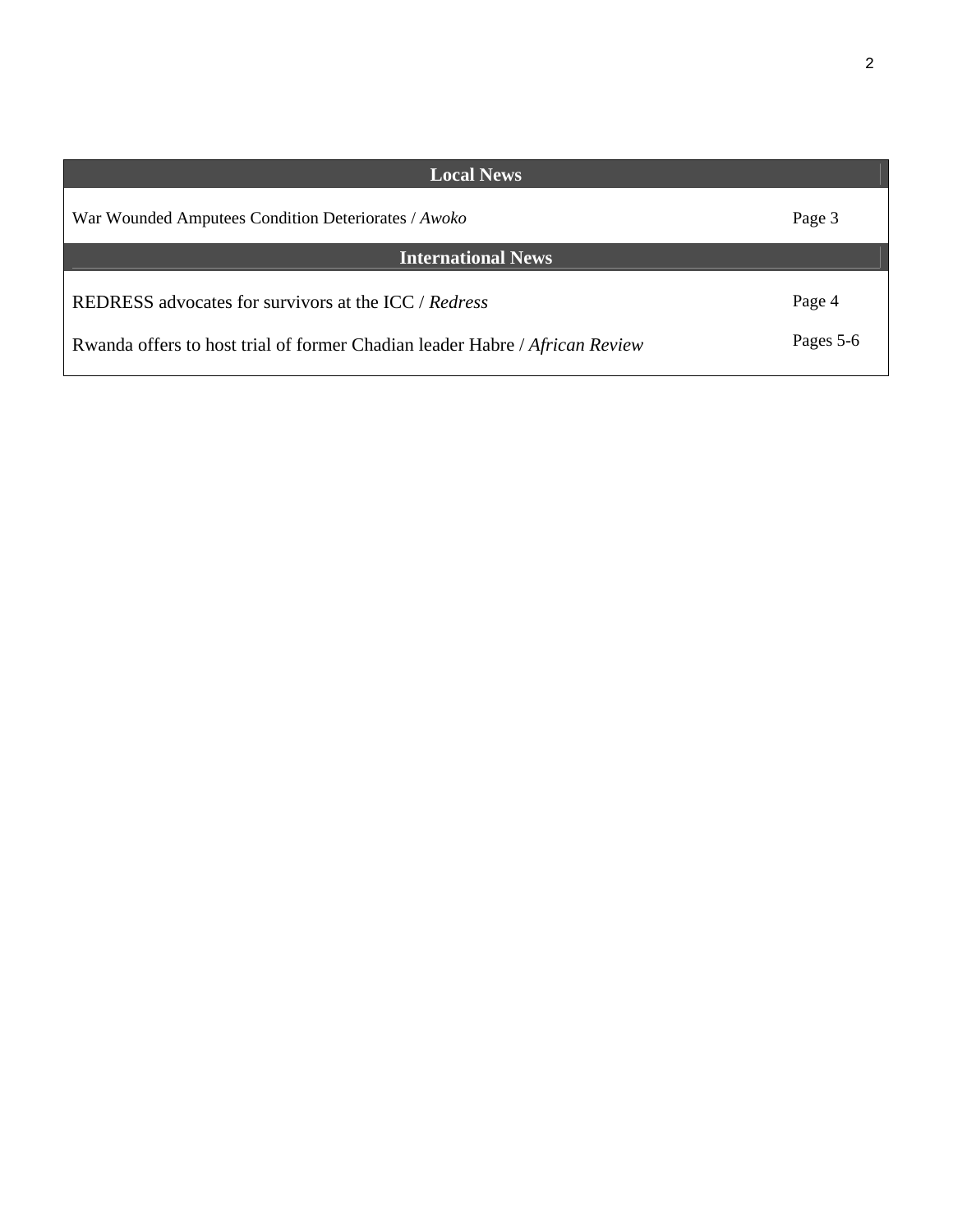# lar wounded amputees condition deteriorat

#### **By Solomon Rogers**

he welfare of war wounded amputees continue to deteriorate as they are yet to fully benefit from the Trust Fund that was launched by President Ernest Bai Koroma in 2008.

In an attempt to determine the current status of amputees in the country 10 years on I caught up with a 36 year-old amputee named James Kpongbu who narrated how they are given little attention by the authorities that are supposed to  $do$ so.

"I was amputated in January 1999 by AFRC\RUF rebels and since I have been rendered useless to my family as I can no longer adequately care for 2 children: Glanet and Cynthia who are school goers."

"I was only given Le 300,000 by the National Commission for Social Action (NaCSA) under the micro-grant scheme as an interim support to start up life after the trauma of the rebel war which left us amputated and vulnerable," he said.

He said that the amount was not enough to take care of his domestic affairs let alone to set up a meaningful business, adding that he used the money to enroll his children into elementary school and used the remaining to manage the home.

He maintained that even though they have been resettled in amputee camps around the country there is still much to be done as conditions in the camps remain unfavorable.

He also said that they lack medical facilities and other amenities, saying that even though most of them are better qualified to be gainfully employed, some employers still continue to discriminate against them as such they are virtually reduced to street beggars as a source of survival.

He confirmed that NaCSA promised to set up a Trust Fund to support them and their families through the provision of monthly incentive to them and to support their children's educational pursuits but such support has not been forthcoming.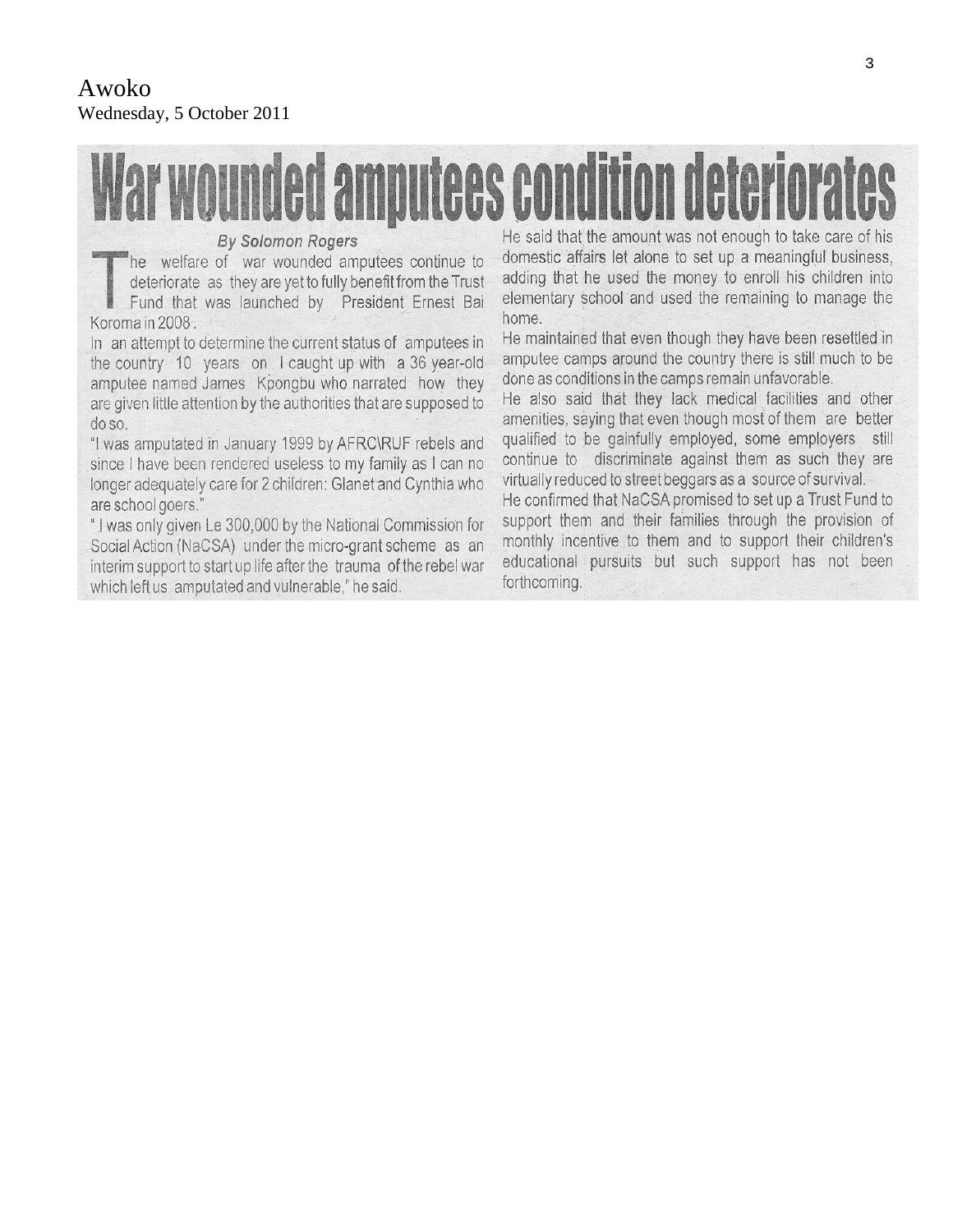#### **REDRESS advocates for survivors at the ICC**

REDRESS continues to advocate for victims at the International Criminal Court (ICC), including their ability to take part in proceedings, and their right to protection and reparation.

On 25 August, the ICC began hearing closing arguments against Congolese warlord Thomas Lubanga, the first case to reach this stage at the ICC.

REDRESS, which has been monitoring the case since 2006, put together a timeline that traces the history of victims' engagement in this landmark trial. Five years ago an ICC arrest warrant was issued for Lubanga, after two years of investigations by the Court's Prosecutor into the conflict in the Ituri region of the Democratic Republic of Congo.

In recent months, REDRESS also brought attention to the fact that at least 470 victims hadn't been allowed to participate in the confirmation of charges hearing of Callixte Mbarushimana before the ICC. The hearing took place from September 16 to 21 in The Hague.

The Registrar explained that victims' requests had not been examined because of lack of means, and before the hearing, REDRESS urged the Court to take the necessary steps to resolve this issue. Unfortunately, the issue was not resolved.

For more information about victims' issues and the ICC visit www.vrwg.org Photo: Thomas Lubanga is on trial at The Hague. He is accused of recruiting child soldiers in DR Congo. Credit: Ekenitr.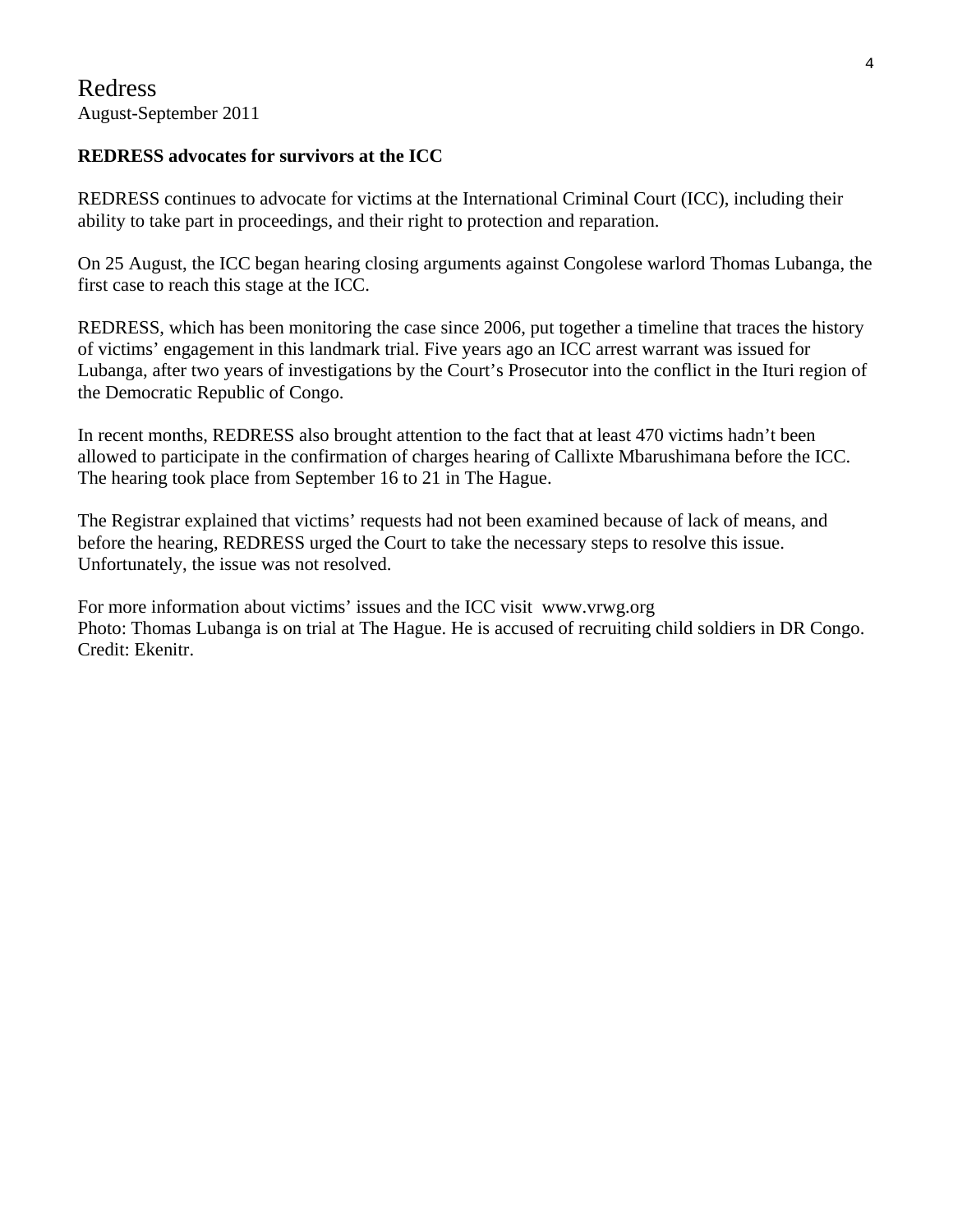### Africa Review (Kenya)

Wednesday, 5 October 2011



#### **Rwanda offers to host trial of former Chadian leader Habre**

Rwanda has joined the list of countries ready to host trial of former Chadian leader Hissene Habré.

According to diplomatic sources at the Foreign Affairs ministry in Dakar, the African Union is considering an application by Rwanda to host the trial of the Dakar-based former Chadian dictator.

In August this year, the government of Sierra Leone offered to use of the facilities of the Special Court for Sierra Leone to try former Chadian leader Hissene Habre.

But President Ernest Koroma's administration said it could only host the trial if the international community including the African Union and ECOWAS came to an agreement.

#### **Uncertainty**

The Special Court for Sierra Leone is a UN facility in Freetown purpose-built to try cases of war crimes committed during the Sierra Leonean civil war.

Early this year, frantic efforts by the international community to repatriate Mr.Habré back to Chad and face the trial there lead to a fiasco.

The former dictator was to be flown to Belgium that has also offered a transparent and just trial for the wanted former dictator.

The efforts to speed up the trial of Mr. Habré who has been residing in Senegal since 1990 have been buttressed by the international rights groups as well as the association of victims and lawyers of the victims.